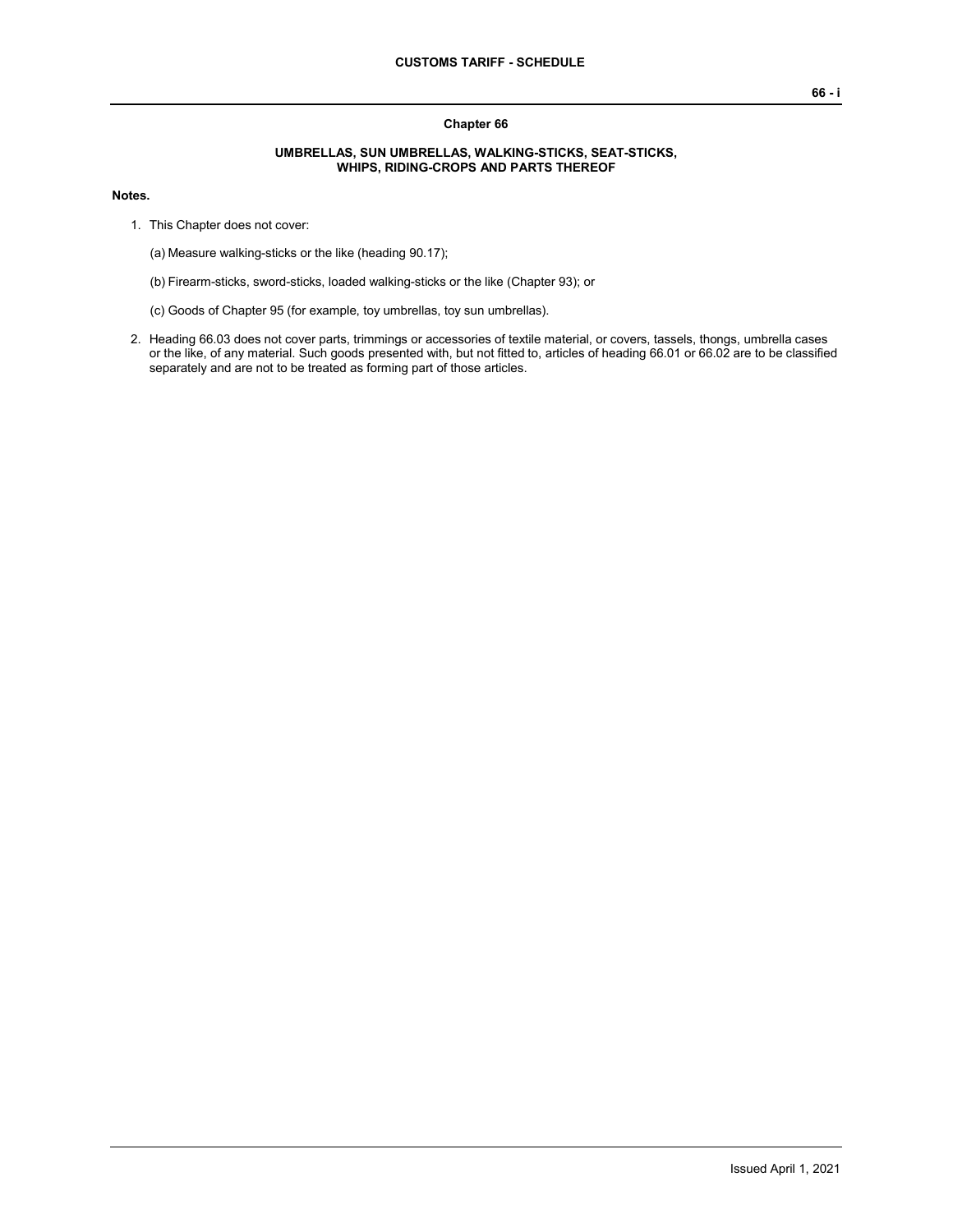## **CUSTOMS TARIFF - SCHEDULE**

| <b>Tariff</b><br>Item     | SS | <b>Description of Goods</b>                                                                                 | Unit of<br>Meas. | <b>MFN</b><br><b>Tariff</b> | <b>Applicable</b><br><b>Preferential Tariffs</b>                                                                                     |
|---------------------------|----|-------------------------------------------------------------------------------------------------------------|------------------|-----------------------------|--------------------------------------------------------------------------------------------------------------------------------------|
| 66.01                     |    | Umbrellas and sun umbrellas (including walking-stick umbrellas,<br>garden umbrellas and similar umbrellas). |                  |                             |                                                                                                                                      |
|                           |    | 6601.10.00 00 - Garden or similar umbrellas                                                                 |                  | 7%                          | CCCT, LDCT, UST,<br>MXT, CIAT, CT, CRT,<br>IT, NT, SLT, PT, COLT,<br>JT, PAT, HNT, KRT,<br>CEUT, UAT, CPTPT,<br>UKT: Free<br>GPT: 5% |
|                           |    | -Other:                                                                                                     |                  |                             |                                                                                                                                      |
|                           |    | 6601.91.00 00 - - Having a telescopic shaft                                                                 | DZN              | 7.5%                        | CCCT, LDCT, UST,<br>MXT, CIAT, CT, CRT,<br>IT, NT, SLT, PT, COLT,<br>JT, PAT, HNT, KRT,<br>CEUT, UAT, CPTPT,<br>UKT: Free<br>GPT: 5% |
| 6601.99.00 00 - - Other   |    |                                                                                                             | DZN              | 7.5%                        | CCCT, LDCT, UST,<br>MXT, CIAT, CT, CRT,<br>IT, NT, SLT, PT, COLT,<br>JT, PAT, HNT, KRT,<br>CEUT, UAT, CPTPT,<br>UKT: Free<br>GPT: 5% |
| 6602.00                   |    | Walking-sticks, seat-sticks, whips, riding-crops and the like.                                              |                  |                             |                                                                                                                                      |
|                           |    | 6602.00.10 00 - - - Canes for use of a public hospital                                                      |                  | Free                        | CCCT, LDCT, GPT,<br>UST, MXT, CIAT, CT,<br>CRT, IT, NT, SLT, PT,<br>COLT, JT, PAT, HNT,<br>KRT, CEUT, UAT,<br>CPTPT, UKT: Free       |
| 6602.00.90 00 - - - Other |    |                                                                                                             |                  | 7%                          | CCCT, LDCT, UST,<br>MXT, CIAT, CT, CRT,<br>IT, NT, SLT, PT, COLT,<br>JT, PAT, HNT, KRT,<br>CEUT, UAT, CPTPT,<br>UKT: Free<br>GPT: 5% |
| 66.03                     |    | Parts, trimmings and accessories of articles of heading 66.01 or 66.02.                                     |                  |                             |                                                                                                                                      |
|                           |    | 6603.20.00 00 -Umbrella frames, including frames mounted on shafts (sticks)                                 |                  | Free                        | CCCT, LDCT, GPT,<br>UST, MXT, CIAT, CT,<br>CRT, IT, NT, SLT, PT,<br>COLT, JT, PAT, HNT,<br>KRT, CEUT, UAT,<br>CPTPT, UKT: Free       |